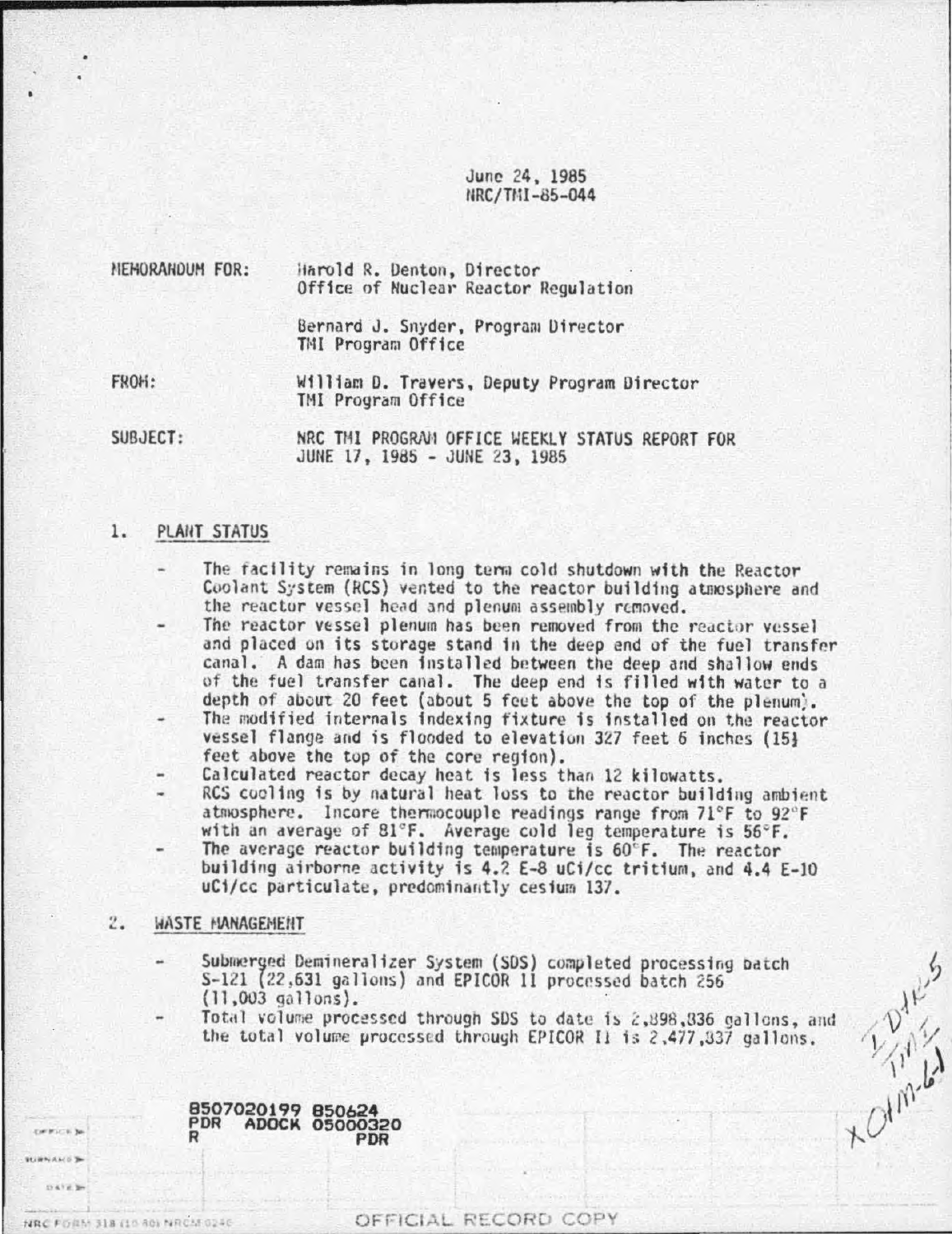Harold R. Denton Bernard J. Snyder

### $3.$ DOSE REDUCTION/DECONTAHINATION ACTIVITIES

- Water flushes of the contaminated seal return cubicle on the 281' elevation of the Fuel Handling Building were performed.
- Average general area radiation dose rate is 36 mrem per hour on the 347' level of the reactor building and is 160 mrem per hour on the 305' level of the reactor building.

#### $4.$ ENVIRONMENTAL MONITORING

- EPA sample analysis results show TMI site liquid effluents to be in accordance with requlatory limits, NRC requirements, and the City of Lancaster Agreement.
- TMI water samples taken by the US Environmental Protection Agency at the plant discharge to the river consisted of seven daily composite samples taken from June 1, to June 8, 1985. Gamma scans detected no reactor related radioactivity.
- The Lancaster water sample taken at the water works intake and analyzed by the US Environmental Protection Agency consisted of a seven day composite sample taken from June 2, to June 8, 1985. A gamma scan detected no reactor related radioactivity.
- The NRC outdoor airborne particulate sampler at the THI Site collected a sample between June 13, and June 19, 1985. No reactor related radioactivity was detected. Analysis showed I-131 and Cs-137 concentrations to be less than the lower limits of detectability.

## 5. REACTOR BUILDING ACTIVITIES

Future work in the reactor building will be focused on preparations for the first phase of defueling in September 1985. The near term defueling preparations include installation of a 5-ton service crane over the refueling canal, completion of the Defueling Water Cleanup System and modifications to the auxiliary fuel handling bridge.

### $6.$ AUXILIARY AND FUEL HANDLING BUILDING ACTIVITIES

- Installation of the Defueling Water Cleanup System (DWCS) continued. Partial DWCS turnover for processing RCS during early defueling is scheduled to be completed in late August.
	- Boration of the processed water storage tank Number 1 is continuing. This tank, which will be used to flood the "A" spent fuel pool during defueling, contains water at a boron concentration of 4,390 ppm.

### 7. NRC EVALUATIONS IN PROGRESS

- Defueling Water Cleanup System Technical Evaluation (including Revision 6)
- Technical Specification Change Requests numbers 46, 48, and 50

|      | NRC FORM 318 (10 80) NRCM 0240 |  | OFFICIAL RECORD COPY |  |  |  |  |
|------|--------------------------------|--|----------------------|--|--|--|--|
| DATE |                                |  |                      |  |  |  |  |
|      |                                |  |                      |  |  |  |  |
|      |                                |  |                      |  |  |  |  |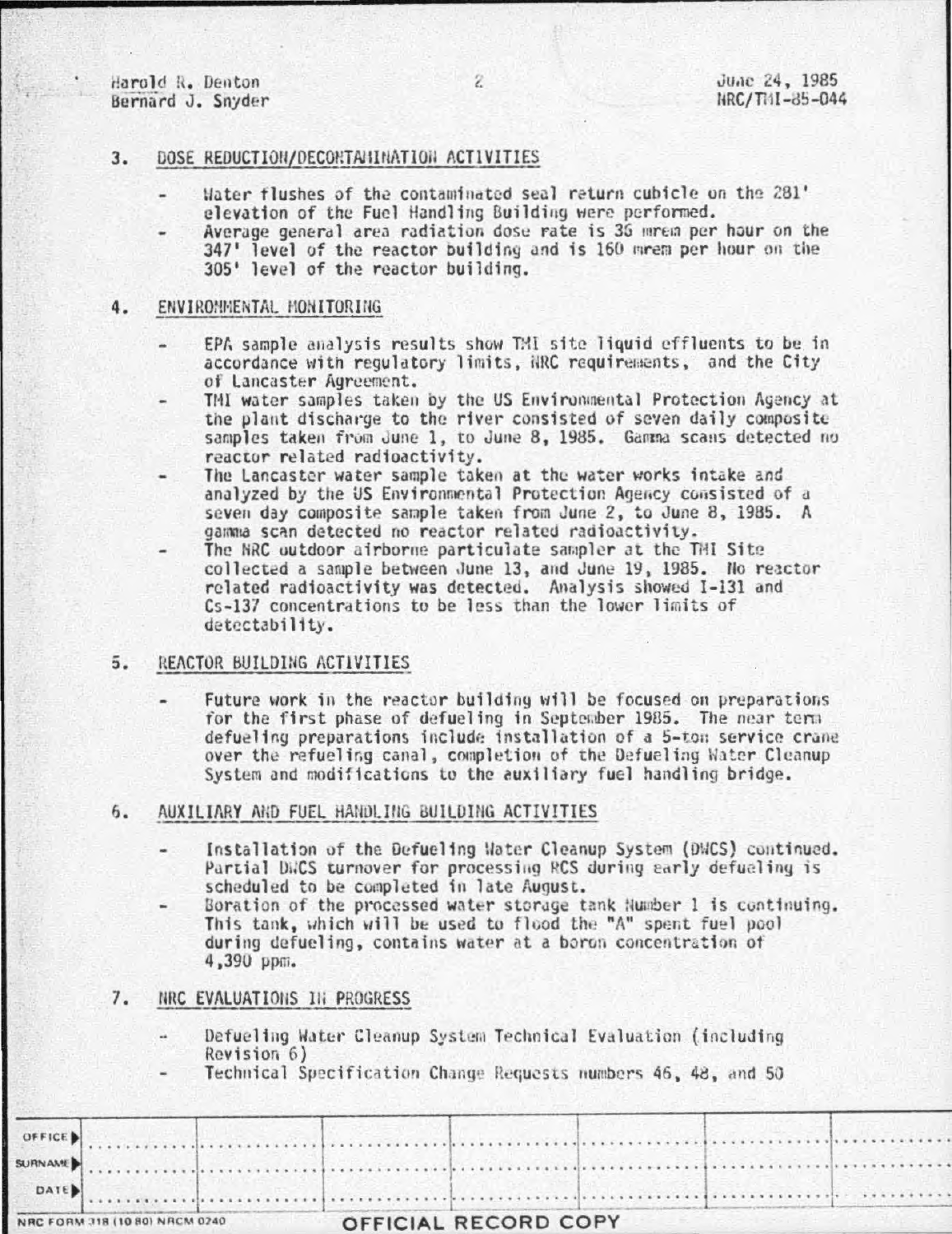Harold R. Denton Bernard J. Snyder

June 24, 1985 NRC/TNI-85-044

- Equipment Hatch Removal Safety Evaluation
- Recovery Operations Plan Change numbers 27, 29. and 32
- Fuel Canister Technical Evaluation ۷
- Fuel Handling Senior Reactor Operator Training Program
- Defueling Safety Evaluation  $\qquad \qquad \blacksquare$

# **8. PROJECTED SCHEDULE OF FUTURE EVENTS**

Start of Defueling: September 1985

#### 9. PUBLIC HEETING

On June 20, 1985, The Advisory Panel for the Decontamination of Three Mile Island Unit 2 met with the NRC Commissioners in Washington, DC. Topics of discussion included recent reactor vessel plenum removal, fuel shipping casks, worker radiation protection plan, and the recent GPUNC revision to the cleanup schedule. Also discussed were issues of information flow from the NRC to the Advisory Panel and the Advisory Panel's involvement in health studies related to the TMI-2 accident. The NRC staff provided an update on enforcement actions and investigations related to the cleanup.

The next meeting of the Advisory Plan is scheduled for 7:00 PM, July 18, 1985, at the Public Service Building, 201 North Duke Street, Lancaster, PA.

> William D. Travers Deputy Program Director TMI Frogram Office

|         | NRC FORM 318 (10 80) NRCM 0240 |  | OFFICIAL RECORD COPY |  |  |
|---------|--------------------------------|--|----------------------|--|--|
| DATE.   |                                |  |                      |  |  |
| SURNAME |                                |  |                      |  |  |
| OFFICE  |                                |  |                      |  |  |